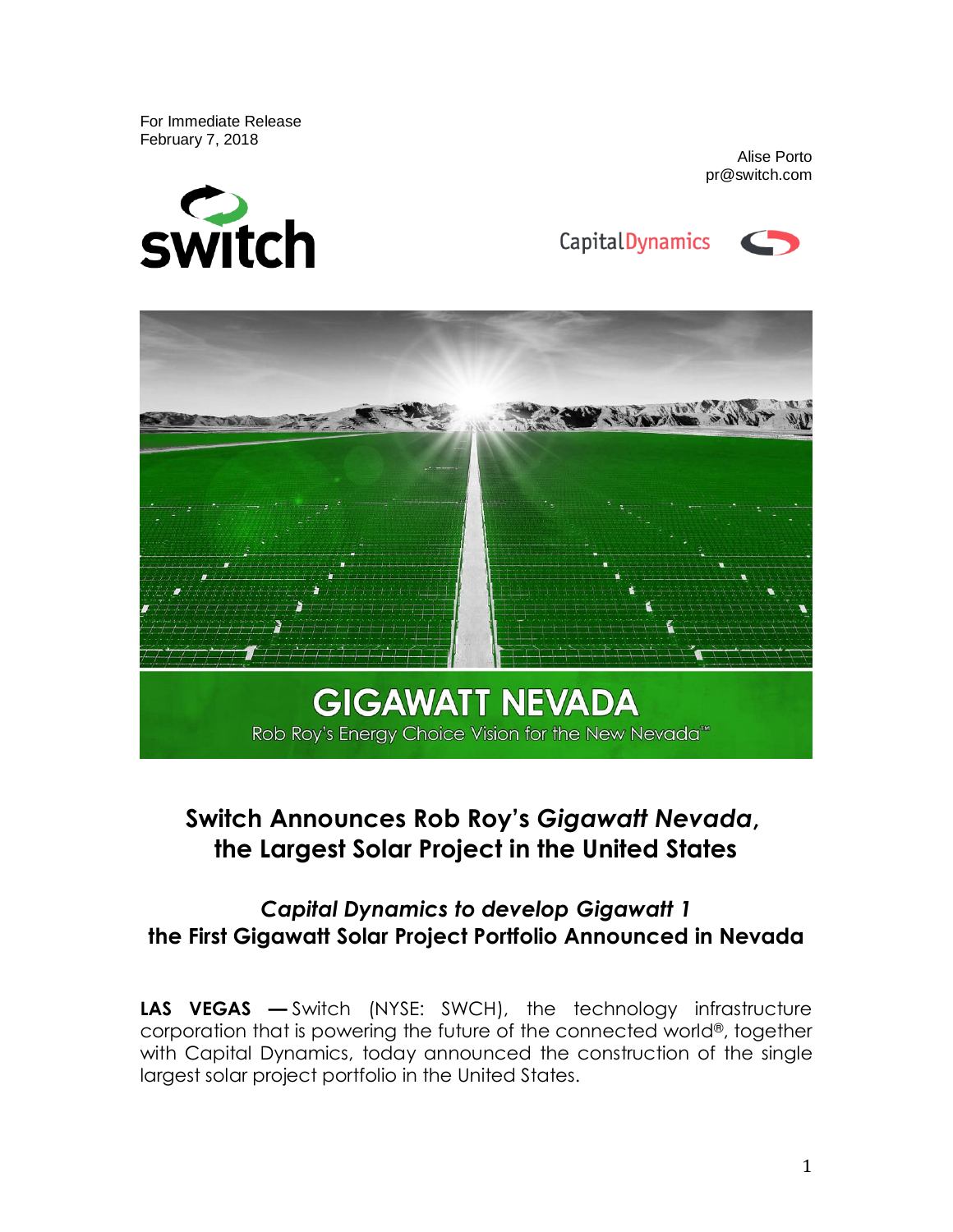Switch CEO and Founder Rob Roy's *Gigawatt 1* solar project will be built in Northern and Southern Nevada. The project will produce among the lowest priced solar power in the world and generate enough clean energy to power nearly one million homes. The *Gigawatt 1* concept comes from an initiative called *Gigawatt Nevada*, first proposed by Rob Roy three years ago.

"The foundation of *Gigawatt Nevada* is that Nevada should harness the sun the same way Alaska harnesses its oil to significantly benefit all Nevadans," Rob Roy said. "Nevada enjoys the best solar window in the nation and so we Nevadans should not only be using solar for ourselves, but exporting it throughout the Western U.S. to create new jobs, tax revenue, economic diversification, and raise energy independence."

The assets will be owned and developed by Capital Dynamics, the second largest owner of solar projects in the country<sup>1</sup>. *Gigawatt 1* anchor tenants will include Switch, and several of the Switch CORE® clients that currently partner with Switch for data center and telecommunication services. In addition, multiple private and public sector access customers within Nevada and outside the state are already in negotiations to join the project. Customers who will receive renewable energy from *Gigawatt 1* for substantially less than the cost of receiving renewable energy from NV Energy (Nevada Power) under its green offering called the Green Rider Tariff:



 $\overline{a}$ <sup>1</sup> According to Bloomberg New Energy Finance as of 2/5/2018. Projects Under Construction and Commissioned. Includes assets owned by Capital Dynamics Funds and announced acquisitions.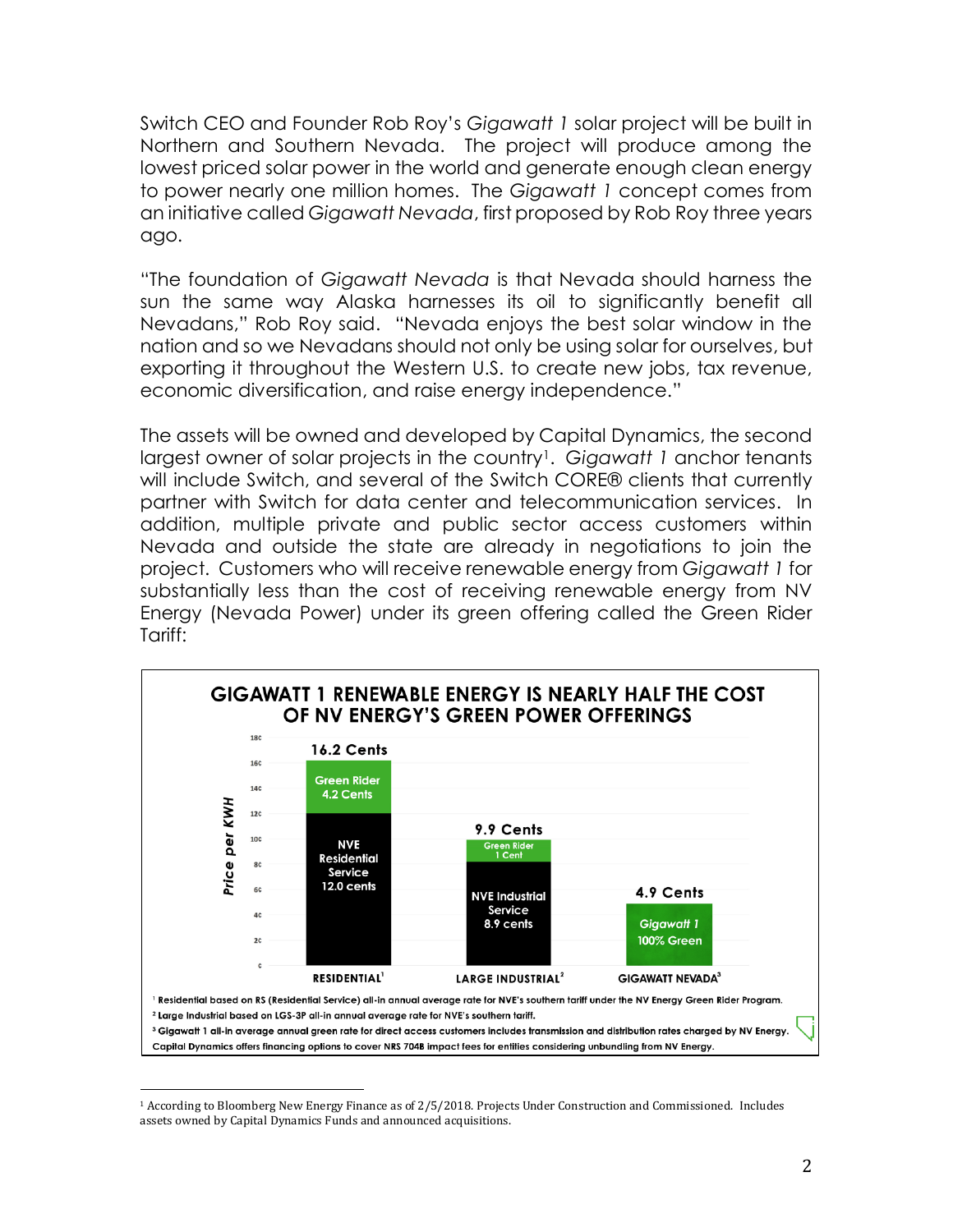"This is the kind of opportunity that only very rarely presents itself," said Benoit Allehaut, Director at Capital Dynamics. "After hearing Rob Roy's vision to build gigawatts of solar in Nevada, this was an opportunity we couldn't pass. We see a natural partnership to transform not just Nevada, but the entire Western electric grid. Switch is the leader in cooperative purchasing of telecom capacity and can take a similar leadership role in purchasing and distributing green energy."

**The project will be built with American-made solar panels**, utilizing Capital Dynamics' many partnerships, and will utilize local Nevada labor. Switch and Capital Dynamics will negotiate with their EPC contractors and I.B.E.W. 357 and Labors 872 on contract terms to build *Gigawatt 1*. The project portfolio is projected to create 1,250 construction jobs.

Switch and Capital Dynamics will ensure Nevadans benefit from the project.

## **Greenpeace Weighs-In**

"Climate scientists have repeatedly warned that we must move to renewable energy as rapidly as possible, but many monopoly utilities continue to hold us back from making this transition," said Gary Cook, Senior IT Sector Analyst and Energy Campaigner at Greenpeace. "Gigawatt 1 shows that when Switch and other leading companies don't take 'no' for an answer, they can work together and kick open the door to large scale sources of renewable energy that are better for the planet, and better for the economy in Nevada."

Greenpeace awarded Switch all A grades, in its most recent Clicking Clean Report, noting Switch "scored among the highest for any class of company and is the definitive leader among colocation operators for its efforts to transition its data center fleet to renewables as fast as possible through a combination of renewable energy procurement and aggressive advocacy."<sup>2</sup>

l <sup>2</sup> *See* https://www.greenpeace.org/international/publication/6826/clicking-clean-2017/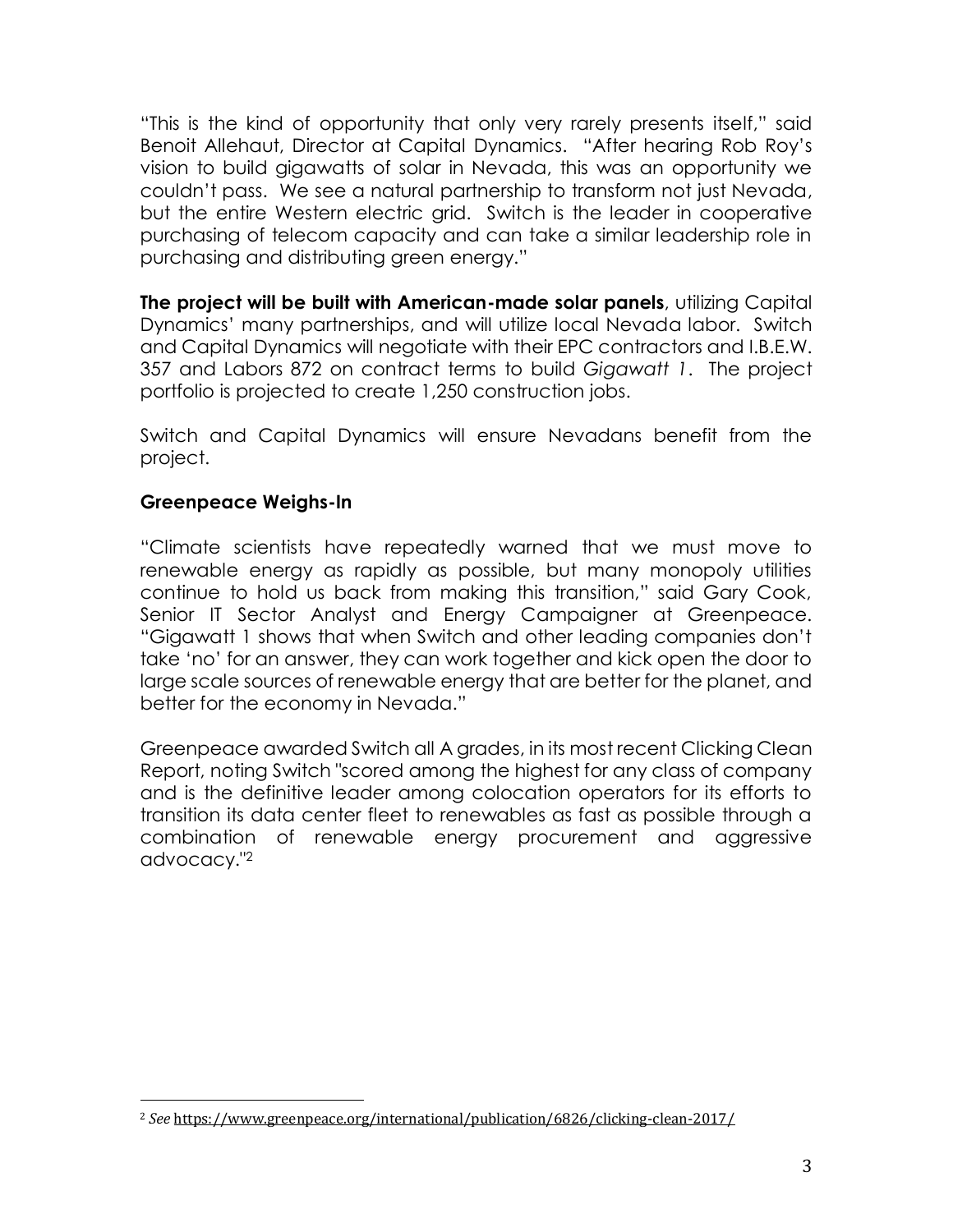## **ABOUT Switch**

## POWERING THE FUTURE OF THE CONNECTED WORLD®

Switch (NYSE: SWCH), the technology infrastructure corporation headquartered in Las Vegas, is built on the intelligent and sustainable growth of the internet. Switch founder and CEO Rob Roy has developed more than 400 issued and pending patent claims covering data center designs that have manifested into the company's world-renowned data centers and technology solution ecosystems. Visit [switch.com](https://www.switch.com/) for more information.

## **ABOUT Capital Dynamics Clean Energy Infrastructure**

Capital Dynamics' Clean Energy Infrastructure ("CEI") Team holds extensive expertise in investing, financing, owning and operating conventional and clean energy businesses globally. Established to capture attractive investment opportunities in this class of real assets, Capital Dynamics' CEI mandate is to invest directly in proven clean energy technologies – such as solar, wind, biomass, conventional gas generation and waste gas-fueled power generation – across the globe. Since the establishment of Capital Dynamics' CEI business, the CEI Team has acquired, built and now manages 3.1 GW (as of October 2017) of generation capacity in North America and Europe.

## **ABOUT Capital Dynamics**

Capital Dynamics (the "Firm") is an independent, global asset manager, investing in private equity, private credit and clean energy infrastructure. We are client-focused, tailoring solutions to meet investor requirements. The Firm manages investments through a broad range of products and opportunities including separate account solutions, investment funds and structured private equity products. Capital Dynamics currently has USD 15 billion in assets under management and advisement.

Our investment history dates back to 1988. We believe our experience and culture of innovation give us superior insight and help us deliver returns for our clients. We invest locally while operating globally from our London, New York, Zug, Tokyo, Hong Kong, San Francisco, Munich, Birmingham and Seoul offices.

# # #

For Capital Dynamics enquiries, contact: